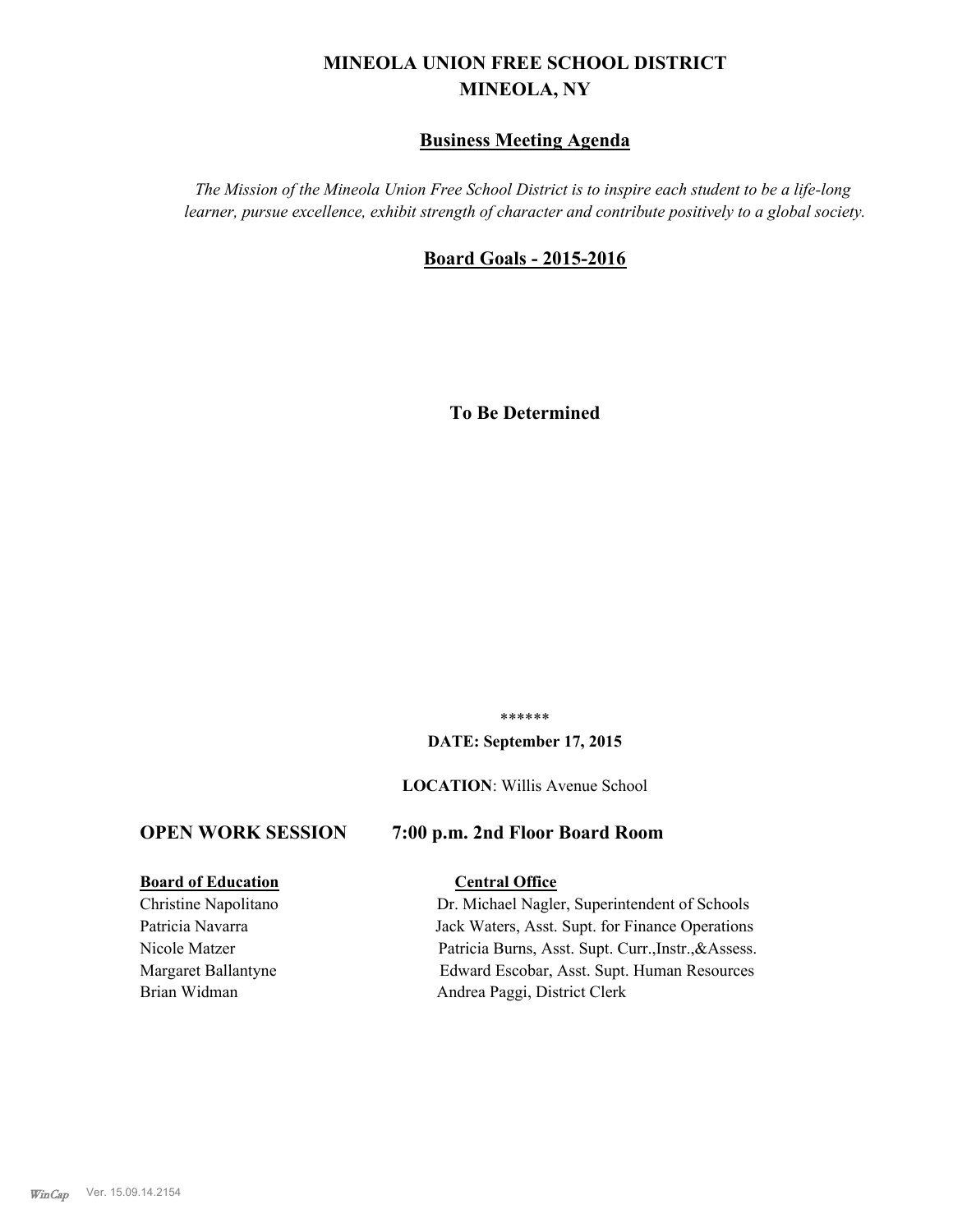**A. Call to Order B. Pledge of Allegiance C. Reading of Mission D. Moment of Silent Meditation**

**E. Dais & Visitor Introductions**

**F. High School Student Organization Report**

**G. BOE Reports**

**a. Comments from Board Trustees**

**b. Comments from Board President**

**c. Comments from Superintendent**

**H. Old Business**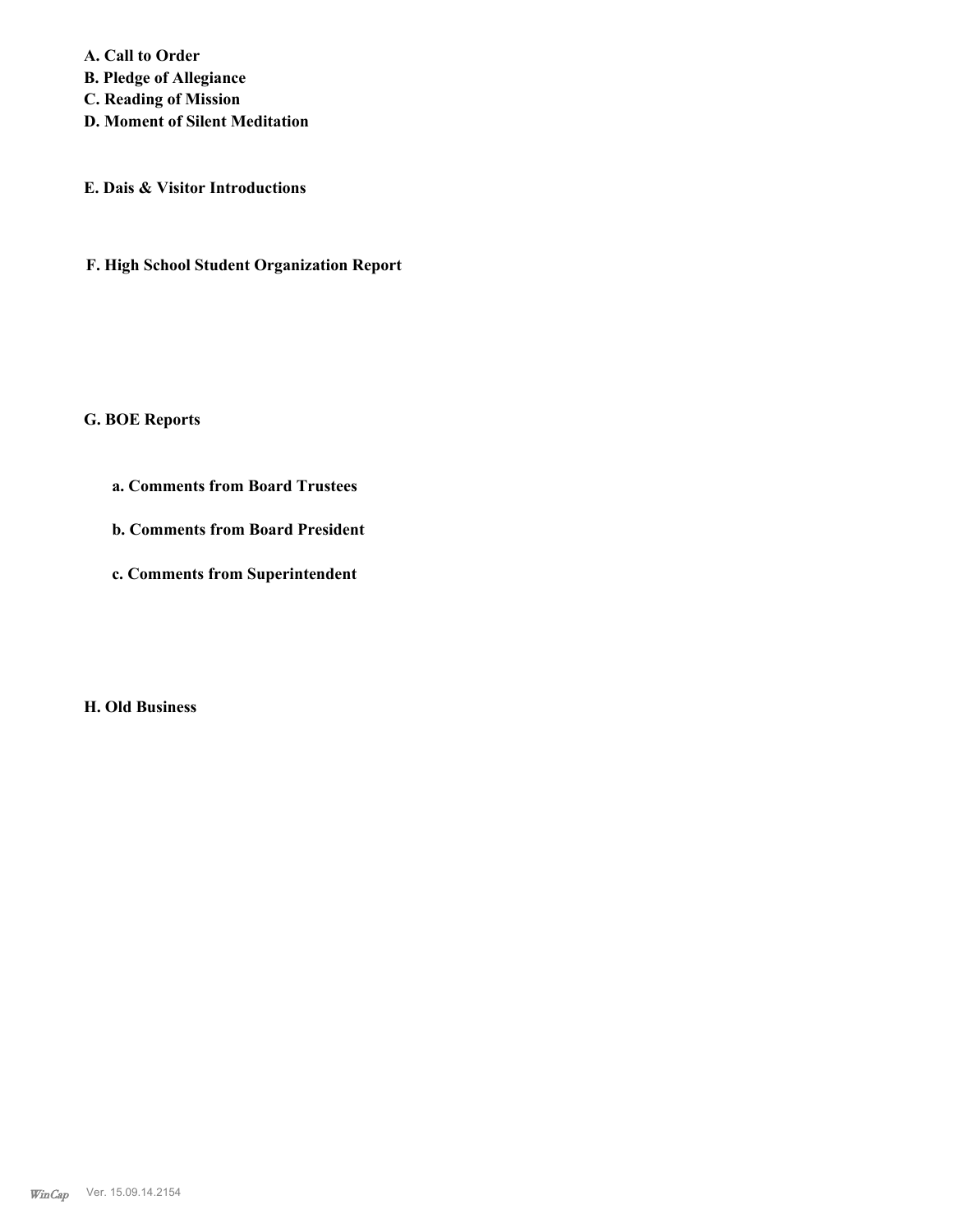# **I. New Business**

# **Approval of CAP- Risk Assessment Report**

**RESOLUTION # 15 - BE IT RESOLVED** that the Board of Education of the Mineola Union Free School District hereby accepts the Corrective Action Plan ("CAP") related to the Risk Assessment Report and hereby instructs the Assistant Superintendent for Finance and Operations to file such a plan with the NYSED Office of Audit Services.

| <b>Motion:</b><br>Second: |     |  |
|---------------------------|-----|--|
| Yes:                      | No: |  |
|                           |     |  |
|                           |     |  |
|                           |     |  |
|                           |     |  |
|                           |     |  |
| Passed:                   |     |  |

# **Approval of CAP-Agreed Upon Procedures Report**

**RESOLUTION # 16 - BE IT RESOLVED** that the Board of Education of the Mineola Union Free School District hereby accepts the Corrective Action Plan ("CAP") related to the Agreed Upon Procedures Report and hereby instructs the Assistant Superintendent for Finance and Operations to file such a plan with the NYSED Office of Audit Services.

| <b>Motion:</b><br>Second: |     |  |
|---------------------------|-----|--|
| Yes:                      | No: |  |
|                           |     |  |
|                           |     |  |
|                           |     |  |
|                           |     |  |
| Passed:                   |     |  |

## **Accept donation**

**RESOLUTION # 17 - BE IT RESOLVED** that the Board of Education accepts the donation of \$2000 from the Mineola Music Parents Association to the Fine and Performing Arts Department for the purchase of music equipment and makes an appropriation increase adjustment to Budget code: 2110.200.00.2400.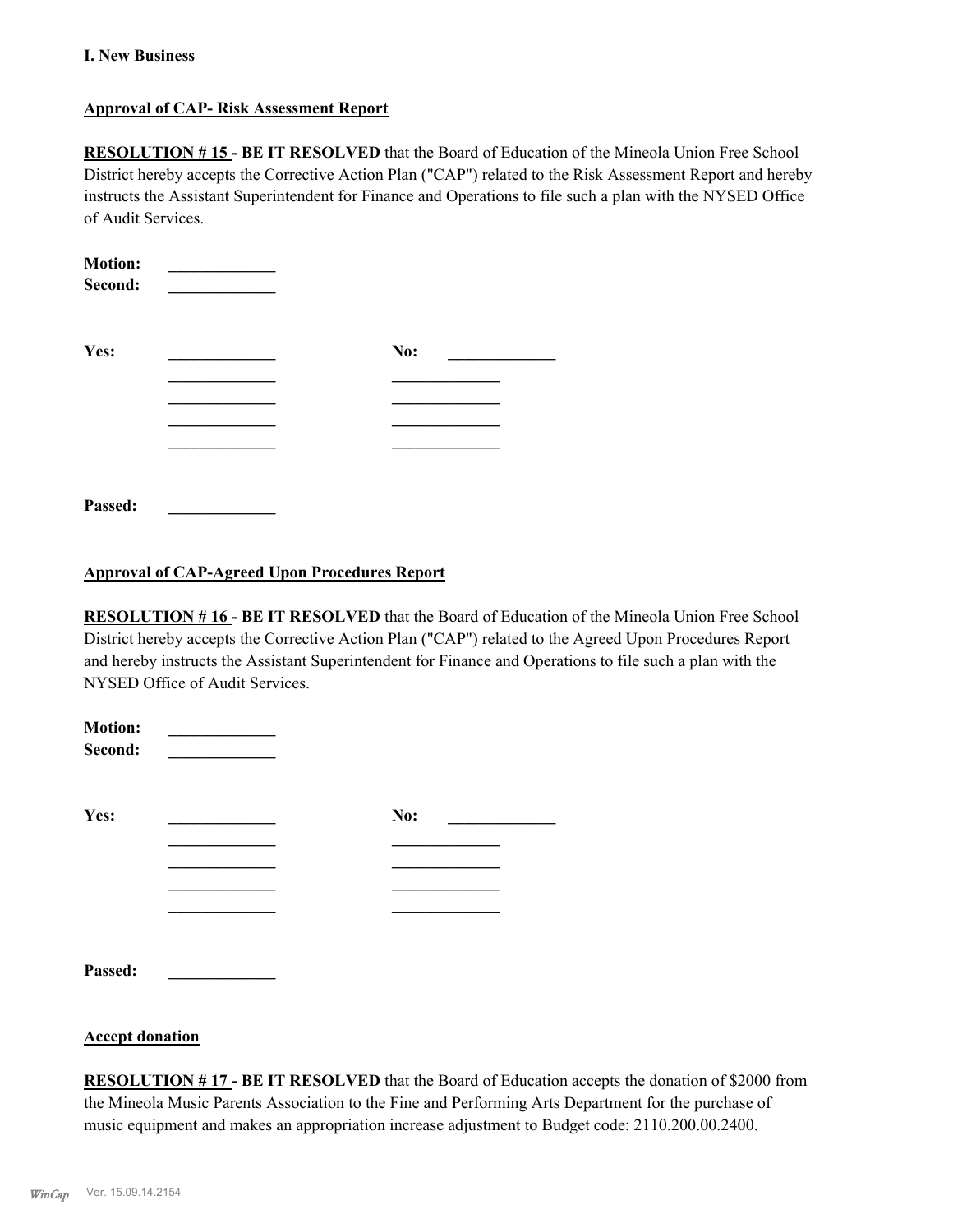| <b>Motion:</b><br>Second: |     |  |
|---------------------------|-----|--|
| Yes:                      | No: |  |
|                           |     |  |
|                           |     |  |
|                           |     |  |
|                           |     |  |
| Passed:                   |     |  |

# **Policy- First Reading of Policy # 7552- Student Gender Identity**

**RESOLUTION # 18 - BE IT RESOLVED** that the Board of Education of the Mineola UFSD waives the first formal reading of Policy # 7552 (Student Gender Identity) due to its availability on the information table.

| <b>Motion:</b><br>Second: |     |  |
|---------------------------|-----|--|
| Yes:                      | No: |  |
|                           |     |  |
|                           |     |  |
|                           |     |  |
| Passed:                   |     |  |

# **Hampton Street Proposed Additions and Alterations**

**RESOLUTION # 19- WHEREAS**, the Mineola Union Free School District (the "District") acting through its Board of Education has proposed certain additions and alterations to the athletic field and school building at the Hampton Street School as more fully set forth in the plans on file in the Districts Administrative Office (the "Project"); and

**WHEREAS,** pursuant to the New York State Environmental Quality Review Act Article 8 of the New York State Environmental Conservation Law and associated regulations including 6 NYCRR Section 617.1 *et seq.* ("SEQRA"), the District is required to undertake a review of the potential environmental impacts associated with the Project and in consultation with its consultants and counsel, the District has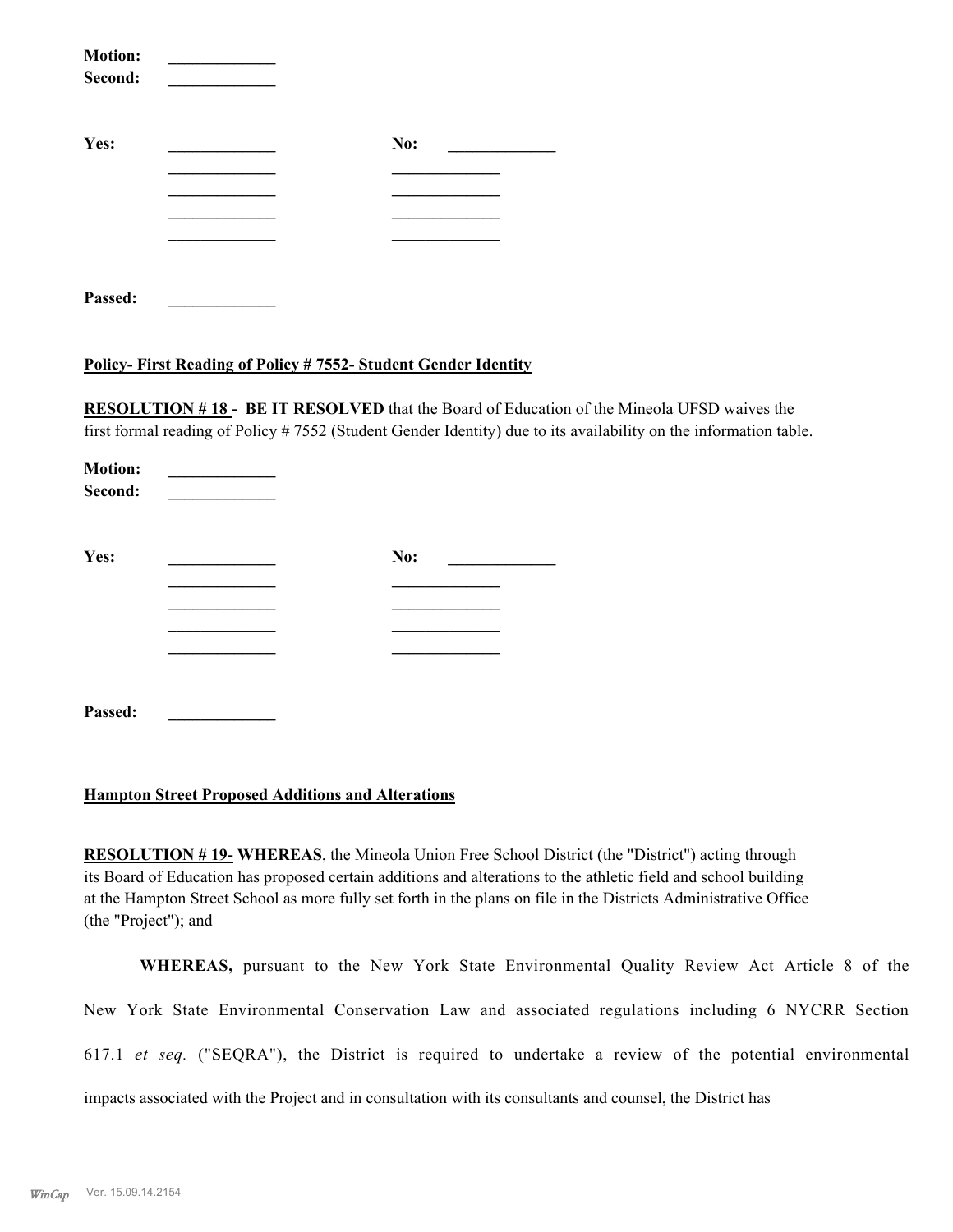determined that the Project constitutes a Type II Action under SEQRA as defined under 6 NYCRR Section 617.5 and subparts thereunder because this Project, in that the Project involves an addition of less than 1,000 square feet, will have no significant environmental impact.

Based on the foregoing, the District finds that the Project is exempt from SEQRA as a Type II action under the applicable regulations.

| <b>Motion:</b><br>Second: |     |  |
|---------------------------|-----|--|
| Yes:                      | No: |  |
|                           |     |  |
|                           |     |  |
|                           |     |  |
|                           |     |  |
|                           |     |  |
| Passed:                   |     |  |

#### **Mineola High School Proposed Additions and Alterations**

**RESOLUTION # 20 - WHEREAS**, the Mineola Union Free School District (the "District") acting through its Board of Education has proposed certain additions and alterations to the athletic field and school building at the Mineola High School as more fully set forth in the plans on file in the Districts Administrative Office (the "Project"); and

**WHEREAS,** pursuant to the New York State Environmental Quality Review Act Article 8 of the New York State Environmental Conservation Law and associated regulations including 6 NYCRR Section 617.1 *et seq.* ("SEQRA"), the District is required to undertake a review of the potential environmental impacts associated with the Project and in consultation with its consultants and counsel, the District has determined that the Project constitutes a Type II Action under SEQRA as defined under 6 NYCRR Section 617.5 and subparts thereunder because this Project, in that the Project involves an addition of less than 1,000 square feet, will have no significant environmental impact.

Based on the foregoing, the District finds that the Project is exempt from SEQRA as a Type II action under the applicable regulations.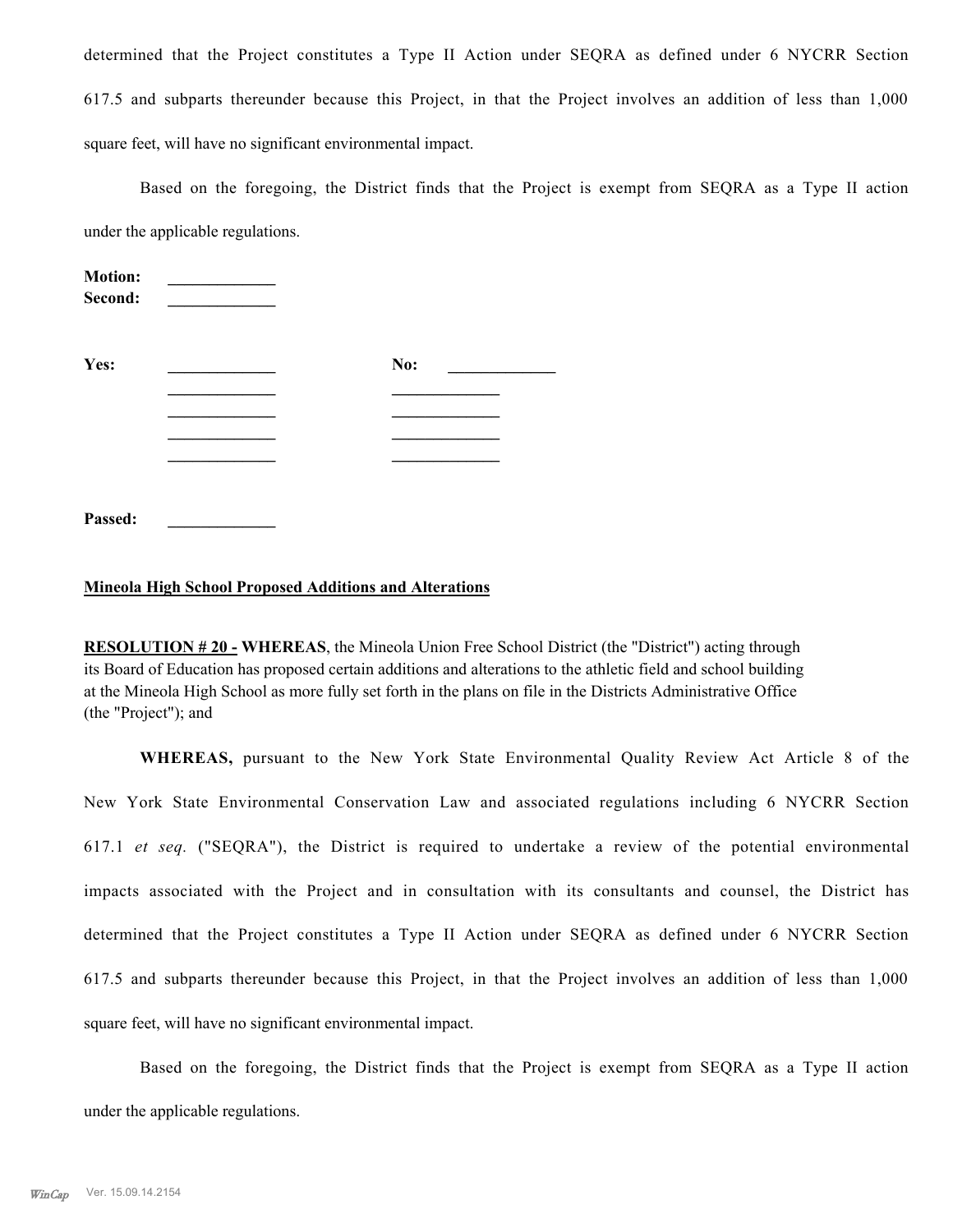| Yes:    | No: |
|---------|-----|
|         |     |
|         |     |
|         |     |
|         |     |
|         |     |
| Passed: |     |

#### **Capital Reserve Vote and Proposition**

**RESOLUTION # 21- BE IT RESOLVED,** by the Board of Education of the Mineola Union Free School District, Nassau County, New York as follows:

Section 1: That a Special District Meeting of the qualified voters of said school district shall be held at the Jackson Avenue Elementary School, 300 Jackson Avenue, Mineola, New York, and at the Meadow Drive School, 25 Meadow Drive, Albertson, New York on the 10th day of November, 2015 at  $6:00$  a.m. prevailing time for the purpose of voting by voting machine and/or paper ballot upon the proposition hereinafter set forth. Polls for the purpose of voting will be kept open between the hours of 6:00 a.m. and 9:00 p.m. prevailing time.

Section 2: The School District Clerk is hereby authorized to amend and or supplement the notices of the Special District Meeting hereinafter set forth from time to time as in her discretion such amendment may be required.

Section 3: That notice of said special meeting, including the propositions to be voted upon, shall be in substantially the following form to wit:

NOTICE OF SPECIAL DISTRICT MEETING Mineola Union Free School District Nassau County, New York The Board of Education of the Mineola Union Free School District, Nassau County, New York, HEREBY GIVES NOTICE that a Special District Meeting of the qualified voters of said School District will be held at the Jackson Avenue Elementary School, 300 Jackson Avenue, Mineola, New York and at the Meadow Drive School at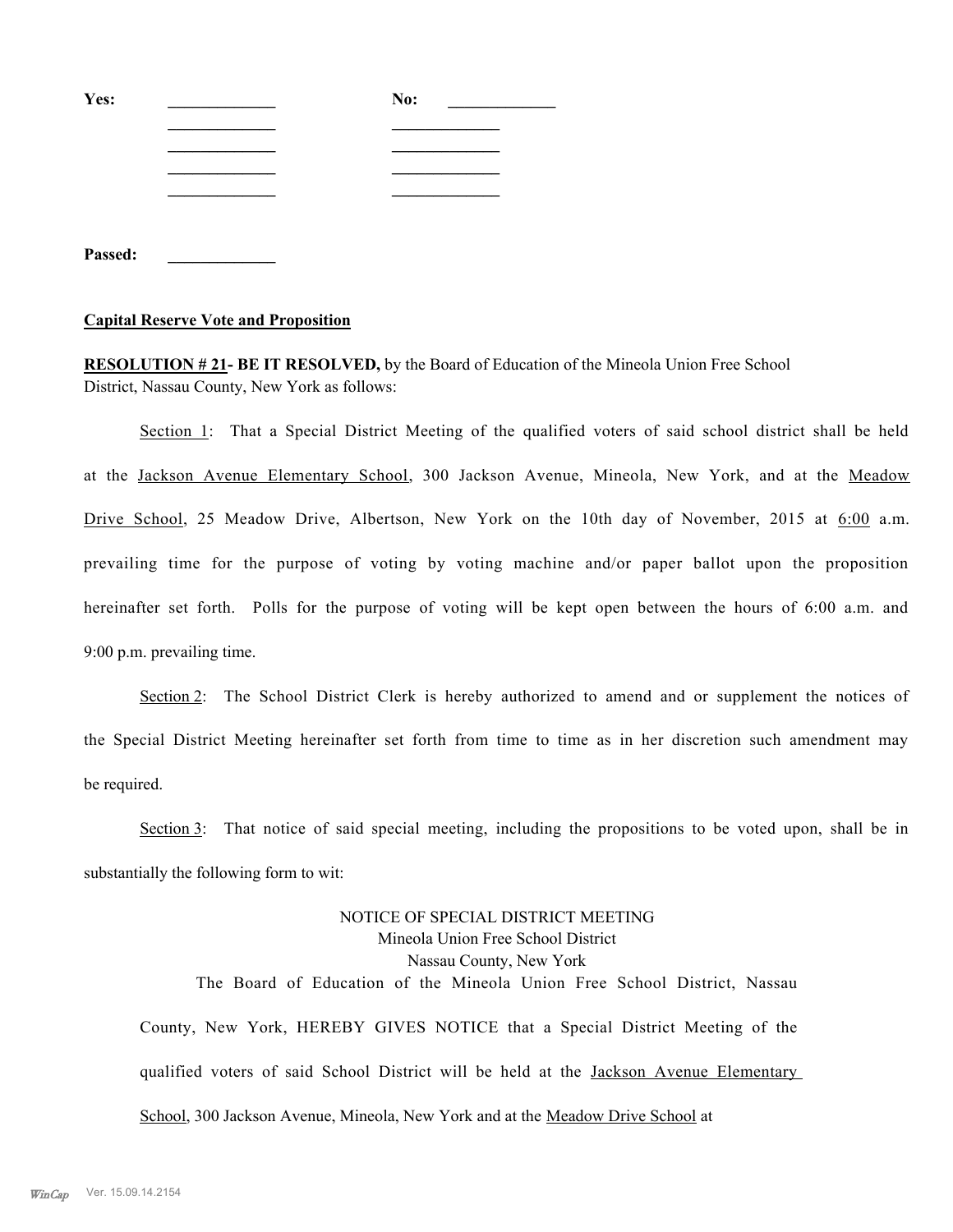25 Meadow Drive, Albertson, New York on the 10th day of November, 2015 at  $6:00$ a.m. Prevailing Time, for the purposes of voting by voting machines and/or paper ballot upon the proposition hereinafter set forth. Polls for the purpose of voting will be kept open between the hours of 6:00 a.m. and 9:00 p.m. Prevailing Time.

#### **PROPOSITION**

Shall the following Resolution be adopted, to wit:

RESOLVED that the Board of Education of the Mineola Union Free School District is authorized to withdraw up to \$7,000,000 from the District's Capital Reserve Fund to pay for the cost of capital projects at the Hampton Street School, including construction of a new synthetic turf field, installation of field lighting and concession stand, a new cafeteria addition, a new classroom addition, and new bus loop with parking; and at the Mineola High School, including construction of a Synthetic Turf Regulation Field, replacement of the Running Track, construction of a new technology lab, and construction of additional storage space.

NOTICE IS HEREBY FURTHER GIVEN that applications for absentee ballots may be applied for at the office of the School District Clerk. Any such application must be received by the District Clerk at least seven (7) days before the date of the aforesaid Special District Meeting if the ballot is to be mailed to the voter, or the day before such Special District Meeting if the ballot is to be delivered personally to the voter. A list of all persons to whom absentee ballots shall have been issued shall be available for public inspection in the office of the School District Clerk not less than five (5) days prior to the date of the Special District Meeting (excluding Saturdays and Sundays) during regular office hours until the date of the aforesaid Special District Meeting. In addition, such list shall also be posted conspicuously at the places of voting during the hours of such Special District Meeting.

Dated: Mineola, New York September , 2015

> BY ORDER OF THE BOARD OF EDUCATION OF THE MINEOLA UNION FREE SCHOOL DISTRICT, NASSAU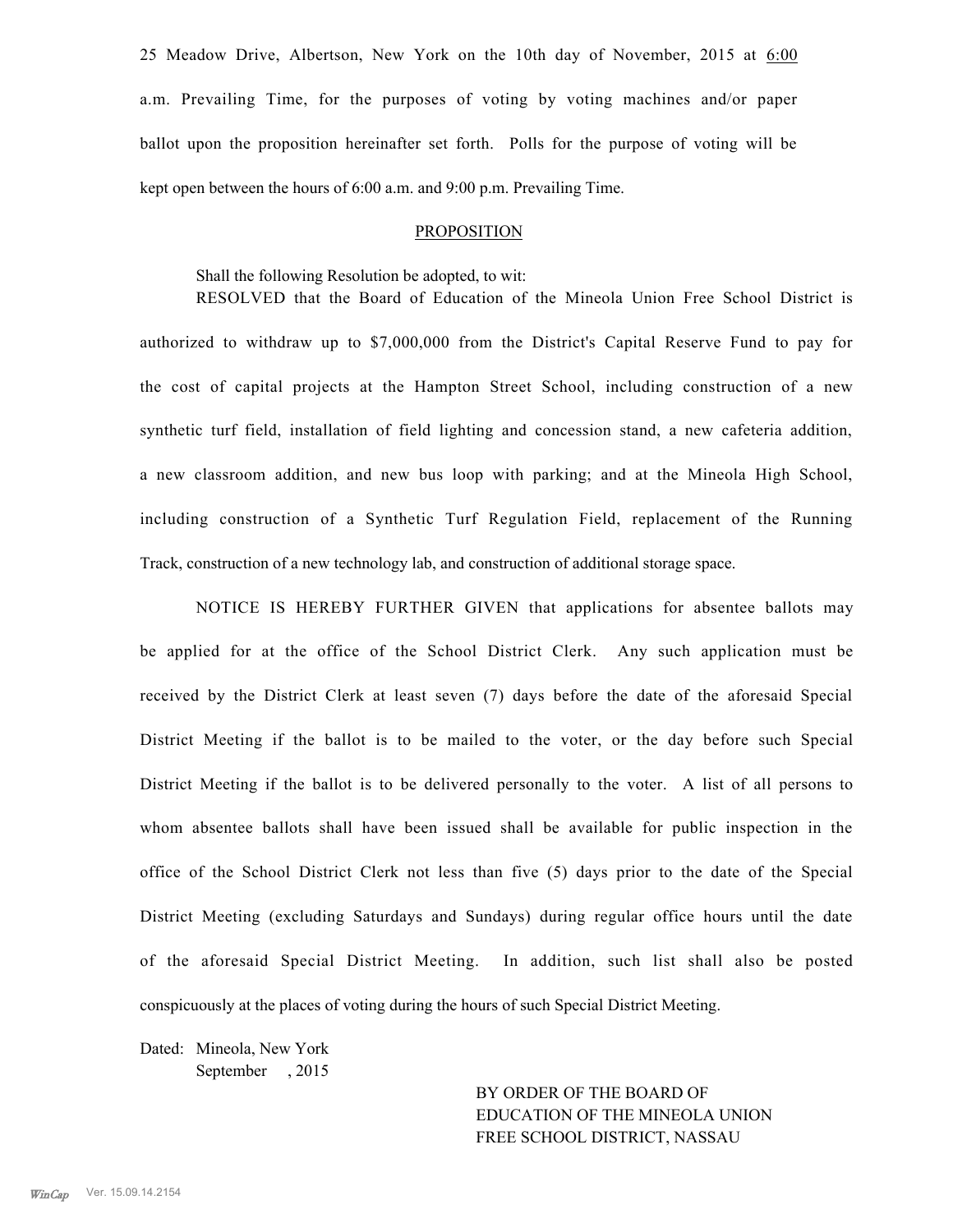$\rm\,By:\,$   $\rm\,$ 

Andrea Paggi School District Clerk

Section 4: That the School District Clerk is hereby authorized and directed to cause notice to be given of said Special District Meeting in substantially the form set forth herein by publishing the same four (4) times within seven (7) weeks next preceding such district meeting, the first publication to be at least fortyfive (45) days before said meeting in "The Mineola American" and "The Williston Times", it being determined that such newspapers are of general circulation in the School District.

Section 5: This resolution shall take effect immediately.

**Motion: Second: \_\_\_\_\_\_\_\_\_\_\_\_\_ Yes: \_\_\_\_\_\_\_\_\_\_\_\_\_ No: \_\_\_\_\_\_\_\_\_\_\_\_\_ \_\_\_\_\_\_\_\_\_\_\_\_\_ \_\_\_\_\_\_\_\_\_\_\_\_\_ \_\_\_\_\_\_\_\_\_\_\_\_\_ \_\_\_\_\_\_\_\_\_\_\_\_\_**

**Passed: \_\_\_\_\_\_\_\_\_\_\_\_\_**

## **J. Consensus Agenda**

**RESOLUTION # 22 - BE IT RESOLVED** that the Board of Education approves the consensus agenda items J.1.a. through J.4.b., as presented.

**Motion:** \_\_\_\_\_\_\_\_\_ **Second: \_\_\_\_\_\_\_\_\_\_\_\_\_ Yes: No:** <u>\_\_\_\_\_\_\_\_\_\_\_\_\_\_\_\_</u> No: <u>\_\_\_\_\_\_</u> **\_\_\_\_\_\_\_\_\_\_\_\_\_ \_\_\_\_\_\_\_\_\_\_\_\_\_ \_\_\_\_\_\_\_\_\_\_\_\_\_ \_\_\_\_\_\_\_\_\_\_\_\_\_ \_\_\_\_\_\_\_\_\_\_\_\_\_ \_\_\_\_\_\_\_\_\_\_\_\_\_ \_\_\_\_\_\_\_\_\_\_\_\_\_ \_\_\_\_\_\_\_\_\_\_\_\_\_**

**Passed: \_\_\_\_\_\_\_\_\_\_\_\_\_**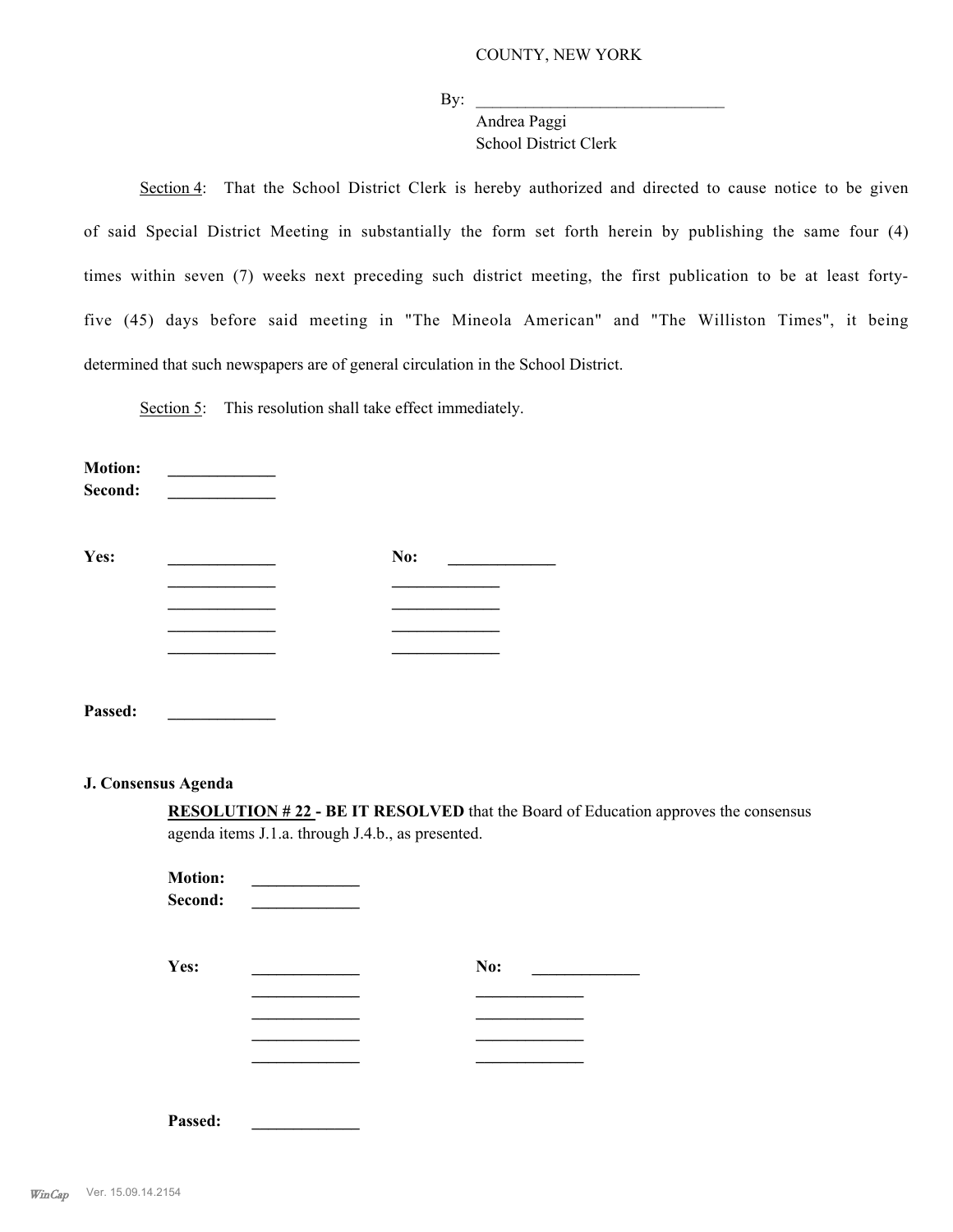# 1. **Instruction**

- a. Appointments Instruction
- That the Board of Education approves the appointment of Michelle Rodriguez, to the position of Probationary Elementary Teacher with Bilingual Education Extension certification, effective September 1, 2015. Salary: MA, Step 1, \$68,282. Probationary Period: September 1, 2015 to August 31, 2019. 1.
- That the Board of Education approves the appointment of Samantha Stavish, to the position of Leave Replacement Elementary Teacher for Iyla Wilson, effective September 16, 2015 to on or before June 30, 2016 with a salary of BA, Step 1, \$58,706. 2.

#### Appointment(S) Sub Teacher per diem b.

The Board of Education accepts the following individual(s) as Per Diem Substitute Teacher(s) for the current school year, at a daily rate of \$100.00 per day; and retirees at a daily rate of \$125.00 per day.:

EMPLOYEE NAME EMPLOYEE CERTIFICATION

1. Daniel K. Barcavage Physical Ed, Health

2. Bianca E. Margiotta Childhood Ed (1-6), SWD (1-6)

Appointment(s) Coaches c.

> That the Board of Education approves the appointment of the following coaches for the current school year:

| <b>POSITION</b>               | <b>EMPLOYEE NAME</b>    | <b>STEP</b>    | <b>STIPEND</b> |
|-------------------------------|-------------------------|----------------|----------------|
| Football - Varsity            | Daniel Guido            | 3              | \$10,745.00    |
| Football - Varsity Assistant  | John J. Tortora         | 3              | \$7,344.00     |
| Football - Varsity Assistant  | Helmut Bohringer        | 3              | \$7,344.00     |
| Football - Junior Varsity     | Mark Miller             | 3              | \$6,825.00     |
| Football - JV Assistant       | Christopher M. Schacca  | 3              | \$6,314.00     |
| Football - Jr. High 7/8       | <b>Matthew Antoniou</b> | 3              | \$6,314.00     |
| Football - Jr. High Asst. 7/8 | Mario Villa             | 3              | \$5,799.00     |
| Football - Jr. High Asst. 7/8 | Gregory A. Mayo         | 1              | \$4,605.00     |
| Soccer - Boy's Varsity        | Paulo A. Pereira        | 3              | \$7,848.00     |
| Soccer - Boy's Varsity Asst   | Albert Cavalluzzo       | 3              | \$5,350.00     |
| Soccer - Boys Junior Varsity  | Robert M. Mendes        | $\overline{2}$ | \$4,788.00     |
| Soccer - 7th Grade Boys       | Joseph P. Cerulli       | 3              | \$4,788.00     |
| Soccer - 8th Grade Boys       | Donald A. Leopardi      | 3              | \$4,788.00     |
| Soccer - Girl's Varsity       | Katherine P. Bennett    | 3              | \$7,848.00     |
| Soccer - Girl's Varsity Asst  | Tara M. McDonnell       | 3              | \$5,350.00     |
| Soccer - Girl's JV            | Bruce M. Vatske         | 3              | \$5,460.00     |
| Soccer - 7th Grade Girl's     | Nicholas A. Tonini      | $\overline{2}$ | \$4,270.00     |
| Soccer - 8th Grade Girl's     | Kevin A. Murphy         | 3              | \$4,788.00     |
| Volleyball - Girl's Varsity   | Hyunah Park             | 3              | \$7,848.00     |
| Volleyball - Girl's JV        | <b>Hilary Hunter</b>    | 3              | \$5,460.00     |
| <b>Cross Country Track</b>    | Thomas J. Leninger      | 3              | \$5,460.00     |

Appointment(s) Club/Stipends d.

> That the Board of Education approves the following Club/stipend recommendations for the current school year:

| POSITION                 | EMPLOYEE NAME | <b>STIPEND</b> |
|--------------------------|---------------|----------------|
| Cheerleader Advisor-Fall | Laura DeFeo   | \$3,384.00     |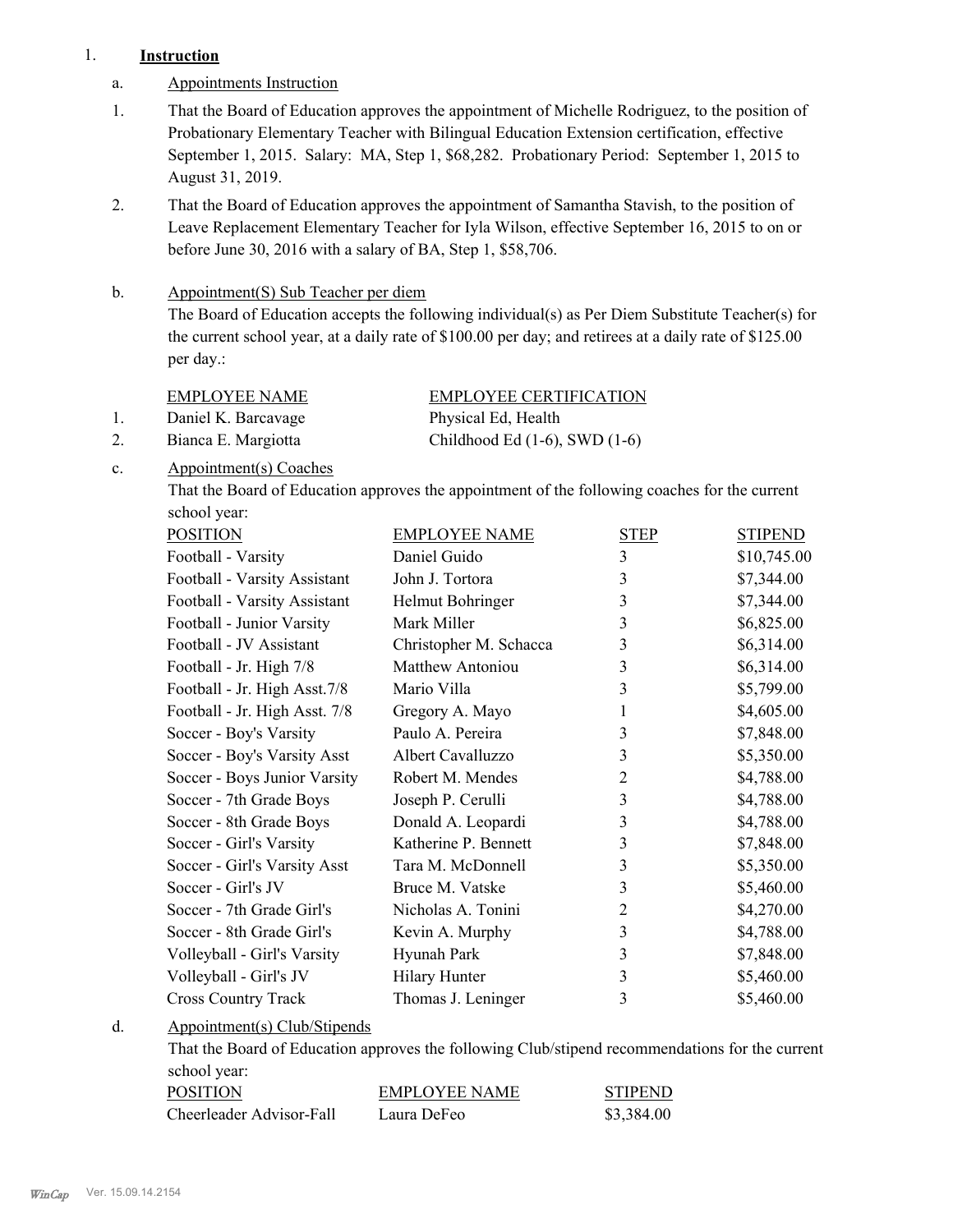# 2. **Instruction: Contracted**

a. That the Board of Education approves the Individual Related Services agreement between Extraordinary Pediatrics, P.C. and the Mineola UFSD for the 2015- 2016 school year.

b. That the Board of Education approves the Instructional Services agreement between Developmental Disabilities Institute and the Mineola UFSD for the 2015- 2016 school year.

c. That the Board of Education approves the agreement between OYOclass.com and the Mineola UFSD for the 2015- 2016 school year.

# 3. **Civil Service**

a. Resignation(s)

That the Board of Education accept the resignation of Zuzette M. Gallardo, part time Teacher Aide at the Jackson Avenue School, effective September 2, 2015. 1.

# b. Appointments

That the Board of Education approve the appointment of Maureen Judge to the position of Nurse Substitute, effective October 1, 2015. Salary will be \$125 per day. 1.

# 4. **Business /Finance**

# a. **Treasurer's Report**

1. That the Board of Education accepts the Treasurer's report for the period ending July 31, 2015 and directs that it be placed on file.

# b. **Approval of Invoices and Payroll**

That the Board of Education accepts the Invoices and Payroll for the period ending July 31, 2015

| Warrant $# 3$ | August 12, 2015 | \$396,518.15 |
|---------------|-----------------|--------------|
| Warrant $#4$  | August 26, 2015 | \$446,380.93 |

## **TOTAL EXPENSES \$ 842,899.08**

PAYROLL  $# 3 \& # 4$ 

| General | \$1,028,628.56 |
|---------|----------------|
| F Fund  | \$139,843.34   |

# **TOTAL PAYROLL \$1,168,471.90**